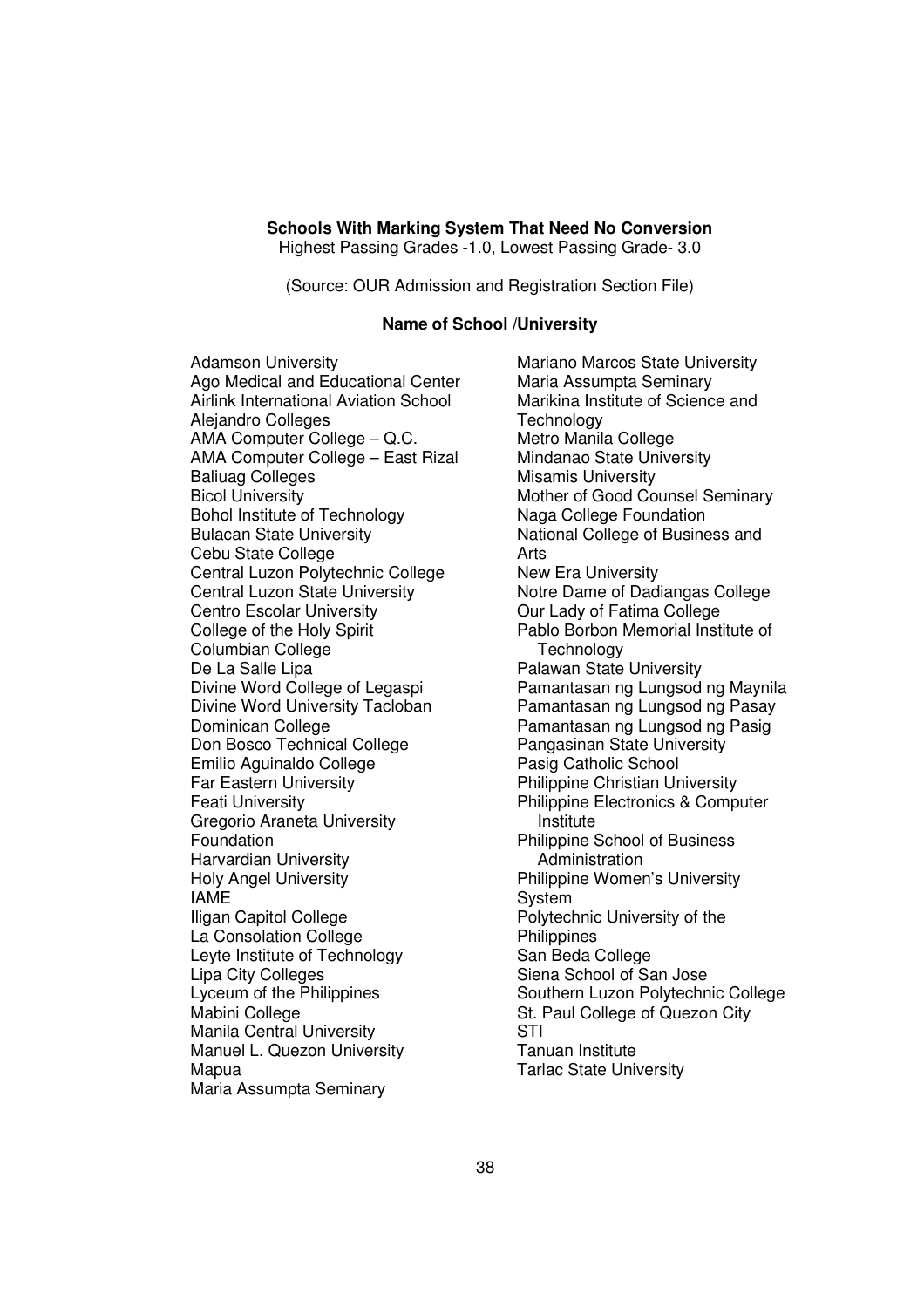Technological Institute of the **Philippines** Technological University of the **Philippines** Trinity College University of the East Ramon Magsaysay Memorial **Center** University of Baguio University of Eastern Philippines University of Negros Occidental Recoletos University of Nueva Ceceres

University of Perpetual Help System University of San Carlos University of San Jose- Recolletos University of the East University of the Visayas University of Santo Tomas Wesleyan University

# **Grading Systems Conversion Table**

(Source: OUR Admission and Registration Section File)

| LOWEST<br><b>PASSING</b> | 50     | 55     | 60     | 65     | 70     | 75     | 80     |
|--------------------------|--------|--------|--------|--------|--------|--------|--------|
| <b>GRADE</b><br>℅        |        |        |        |        |        |        |        |
| 97-100                   | 1      | 1      | 1      | 1      | 1      | 1      | 1      |
| 96                       | 1.0426 | 1.0476 | 1.0541 | 1.0625 | 1.0741 | 1.0910 | 1.1177 |
| 95                       | 1.0851 | 1.0952 | 1.1081 | 1.1250 | 1.1481 | 1.1819 | 1.2353 |
| 94                       | 1.1277 | 1.1429 | 1.1622 | 1.1875 | 1.2222 | 1.2728 | 1.3530 |
| 93                       | 1.1702 | 1.1905 | 1.2162 | 1.2500 | 1.2963 | 1.3637 | 1.4706 |
| 92                       | 1.2128 | 1.2381 | 1.2703 | 1.3125 | 1.3704 | 1.4546 | 1.5883 |
| 91                       | 1.2553 | 1.2857 | 1.3243 | 1.3750 | 1.4444 | 1.5455 | 1.7059 |
| 90                       | 1.2979 | 1.3333 | 1.3784 | 1.4375 | 1.5185 | 1.6364 | 1.8236 |
| 89                       | 1.3404 | 1.3810 | 1.4324 | 1.5000 | 1.5926 | 1.7273 | 1.9412 |
| 88                       | 1.3830 | 1.4266 | 1.4865 | 1.5625 | 1.6666 | 1.8182 | 2.0589 |
| 87                       | 1.4255 | 1.4762 | 1.5405 | 1.6250 | 1.7407 | 1.9091 | 2.0589 |
| 86                       | 1.4681 | 1.5238 | 1.5946 | 1.6875 | 1.8148 | 2.0000 | 2.2942 |
| 85                       | 1.5106 | 1.5714 | 1.6486 | 1.7500 | 1.8888 | 2.0909 | 2.4118 |
| 83                       | 1.5957 | 1.6667 | 1.7567 | 1.8750 | 2.0370 | 2.2727 | 2.5295 |
| 82                       | 1.6383 | 1.7143 | 1.8108 | 1.9375 | 2.1111 | 2.3636 | 2.7648 |
| 81                       | 1.6808 | 1.7619 | 1.8648 | 2.0000 | 2.1851 | 2.4545 | 2.8824 |
| 80                       | 1.7234 | 1.8095 | 1.9189 | 2.0625 | 2.2592 | 2.5454 | 3      |
| 79                       | 1.7659 | 1.8572 | 1.9729 | 2.1250 | 2.3333 | 2.6363 |        |

#### **I. Percentage System**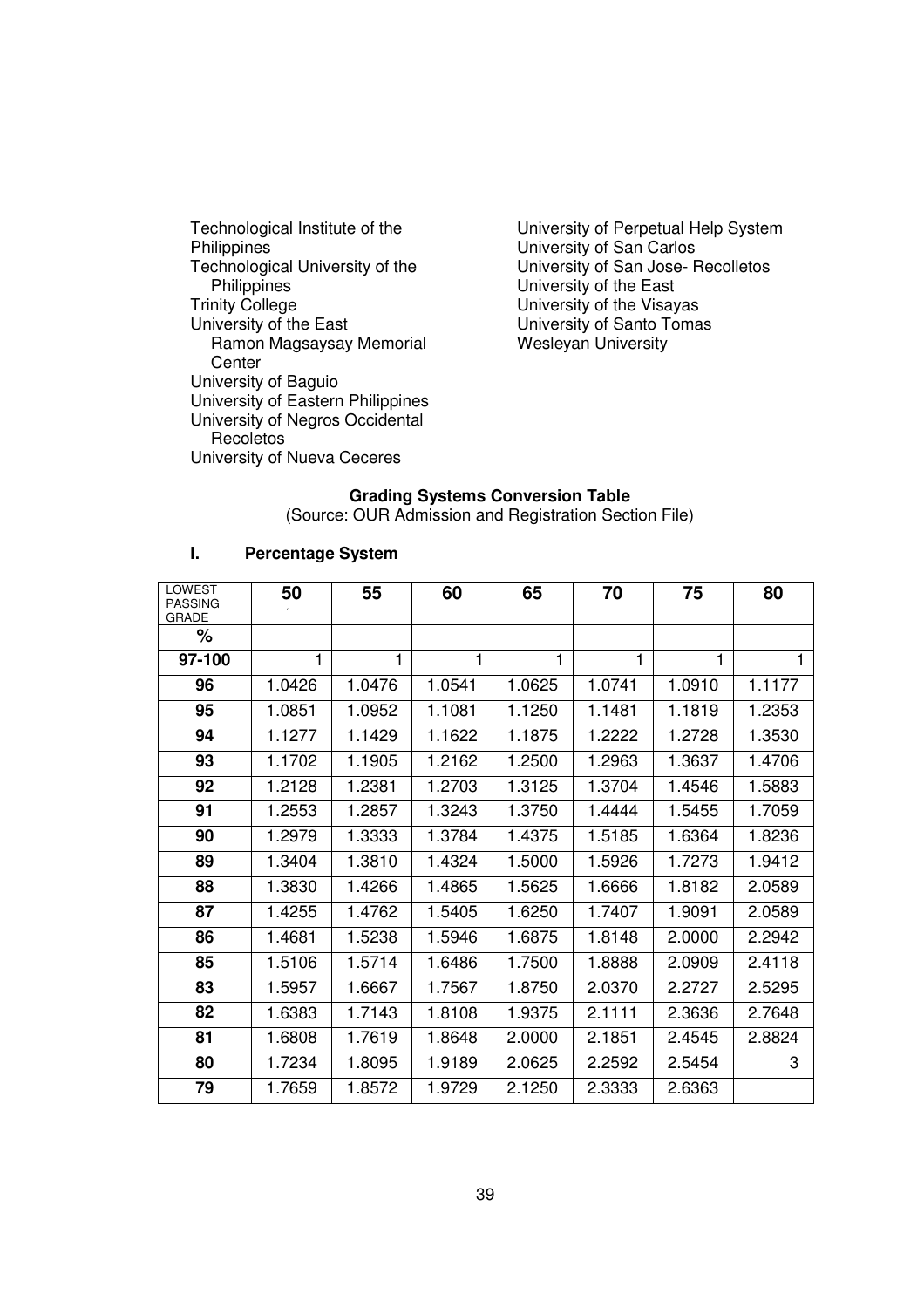| 78 | 1.8085 | 1.9048 | 2.0270 | 2.1875 | 2.4073 | 2.7272 |  |
|----|--------|--------|--------|--------|--------|--------|--|
| 77 | 1.8510 | 1.9524 | 2.0810 | 2.2500 | 2.4814 | 2.8181 |  |
| 76 | 1.8936 | 2.0000 | 2.1351 | 2.3125 | 2.5555 | 2.9090 |  |
| 75 | 1.9361 | 2.0476 | 2.1891 | 2.3750 | 2.6295 | 3      |  |
| 74 | 1.9787 | 2.0953 | 2.2432 | 2.4375 | 2.7036 |        |  |
| 73 | 2.0212 | 2.1429 | 2.2972 | 2.5000 | 2.7777 |        |  |
| 72 | 2.0638 | 2.1905 | 2.3513 | 2.5625 | 2.8518 |        |  |
| 71 | 2.1063 | 2.2381 | 2.4053 | 2.6250 | 2.9258 |        |  |
| 70 | 2.1489 | 2.2857 | 2.4594 | 2.6875 | 3      |        |  |
| 69 | 2.1914 | 2.3334 | 2.5134 | 2.7500 |        |        |  |
| 68 | 2.2340 | 2.3810 | 2.5675 | 2.8125 |        |        |  |
| 67 | 2.2785 | 2.4286 | 2.6215 | 2.8750 |        |        |  |
| 66 | 2.3191 | 2.4762 | 2.6756 | 2.9375 |        |        |  |
| 65 | 2.3616 | 2.5238 | 2.7296 | 3      |        |        |  |
| 64 | 2.4042 | 2.5715 | 2.7837 |        |        |        |  |
| 63 | 2.4467 | 2.6191 | 2.8377 |        |        |        |  |
| 62 | 2.4893 | 2.6667 | 2.8918 |        |        |        |  |
| 61 | 2.5318 | 2.7143 | 2.9458 |        |        |        |  |
| 60 | 2.5744 | 2.7619 | 3      |        |        |        |  |
| 59 | 2.6169 | 2.8096 |        |        |        |        |  |
| 58 | 2.6595 | 2.8572 |        |        |        |        |  |
| 57 | 2.7020 | 2.9048 |        |        |        |        |  |
| 56 | 2.7446 | 2.9524 |        |        |        |        |  |
| 55 | 2.7871 | 3      |        |        |        |        |  |
| 54 | 2.8297 |        |        |        |        |        |  |
| 53 | 2.8722 |        |        |        |        |        |  |
| 52 | 2.9148 |        |        |        |        |        |  |
| 51 | 2.9573 |        |        |        |        |        |  |
| 50 | 3      |        |        |        |        |        |  |
|    |        |        |        |        |        |        |  |

Aquinas University- Legaspi City; Lyceum of Batangas; La Consolacion College-Caloocan City; Occ. Mindoro Nat'l College- San Jose Occ Mindoro; PMA- Baguio City; Philippine Normal University-Manila; Phil. Normal Univ- Agusan Del Sur; Saint Louis University- Baguio City; Saint John & Paul College- Calamba Laguna; San Sebastian College- Manila; St. Paul College- Manila; University of La Salette- Santiago City; Nueva Ecija Colleges- Cabanatuan City; Angeles University Found- Angeles City; University of Manila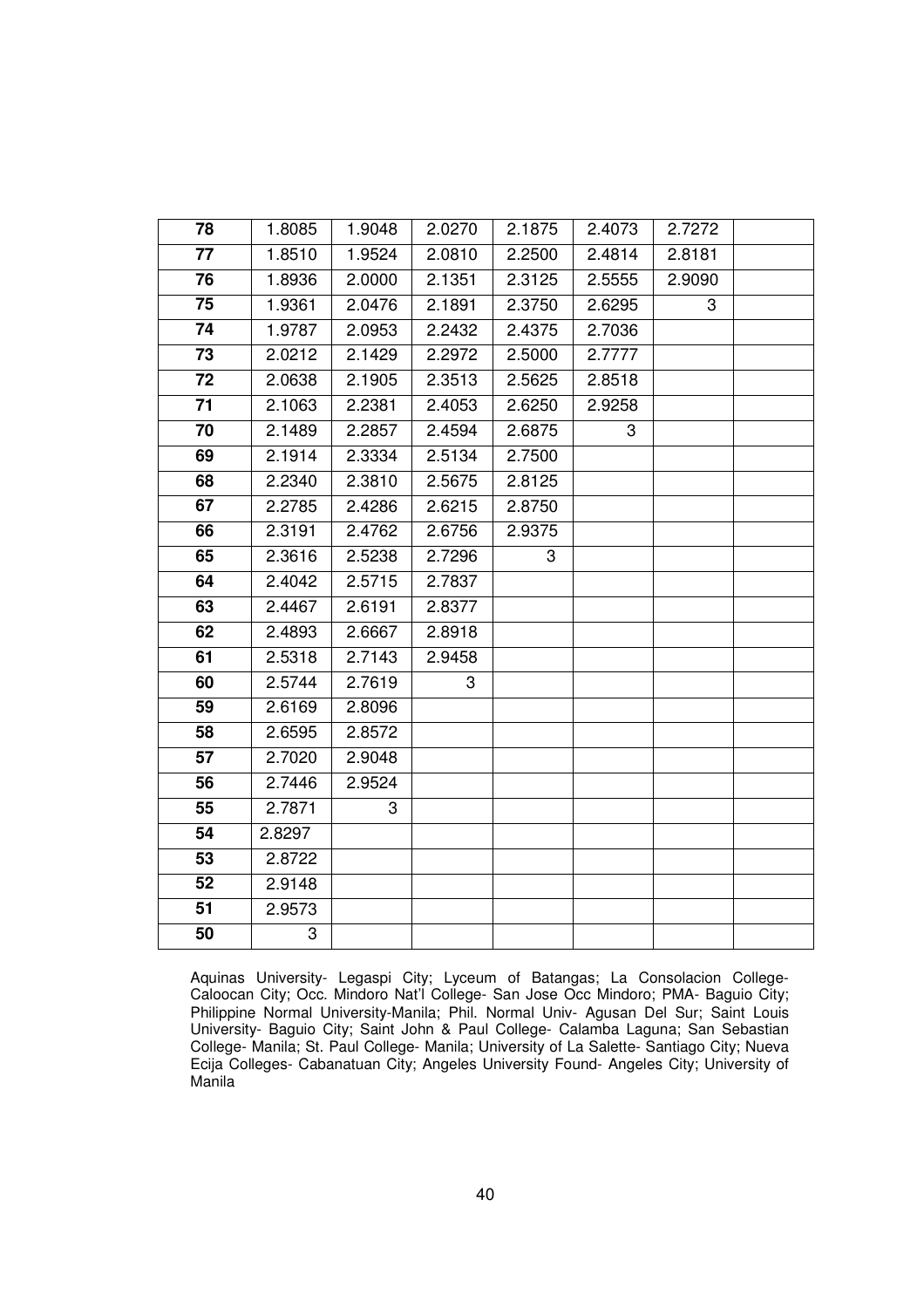#### **II. Marking System Other Than Percentage**

(According to Number of Levels)

| <b>FOUR-LEVEL SYSTEM</b> |                      |        |  |  |  |  |  |
|--------------------------|----------------------|--------|--|--|--|--|--|
|                          | <b>GRADE</b><br>U.P. |        |  |  |  |  |  |
| А                        | 5/6                  | 1.0    |  |  |  |  |  |
| R                        | 1.6667               |        |  |  |  |  |  |
| C,                       | 3.0000               | 2.3333 |  |  |  |  |  |
| 2.0000<br>3.0            |                      |        |  |  |  |  |  |

Some U.S. Schools

| <b>FIVE-LEVEL SYSTEM</b> |              |       |      |  |  |
|--------------------------|--------------|-------|------|--|--|
|                          | <b>GRADE</b> |       | U.P. |  |  |
| $\star$                  | $***$        | $***$ |      |  |  |
| 1.0                      | 5.0          | A+    | 1.0  |  |  |
| 1.5                      | 4.5          | A     | 1.5  |  |  |
| 2.0                      | 4.0          | В     | 2.0  |  |  |
| 2.5                      | 3.5          | C     | 2.5  |  |  |
| 3.0                      | 3.0          |       | 3.0  |  |  |

| <b>SEVEN-LEVEL SYSTEM</b> |       |       |              |    |    |        |  |
|---------------------------|-------|-------|--------------|----|----|--------|--|
|                           |       |       | <b>GRADE</b> |    |    | U.P.   |  |
| $\star$                   | $***$ | $***$ | $***$ *      |    |    |        |  |
| А                         | 1.0   | 4.0   | А            | А  | А  | 1.0    |  |
| B+                        | 1.25  | 3.5   |              | A- | А- | 1.3333 |  |
| B                         | 1.5   | 3.0   | $2+$         | B+ | В  | 1.6667 |  |
| C+                        | 1.75  | 2.5   | 2.0          | В  | В- | 2.0    |  |
| C                         | 2.0   | 2.0   | 2-           | в- | С  | 2.3333 |  |
| D+                        | 2.5   | 1.5   | $3+$         | C+ | C- | 2.6667 |  |
|                           | 3.0   | - 0   | 3.0          |    | D  | 3.0    |  |

**\***Aquinas University

\*\*San Carlos Seminary-Masbate; PATAS;

Central Philippine University; Laguna College-San Pablo City;

\*\*\*DLSU-CSB TAFT: FERN-FEU

\*\*\*\*National University; St. Joseph's College-QC;

University of Pangasinan; Republican College-QC; Harris Memorial College; Union College

\*St. Paul College-Quezon City

\*\* Cebu Institute of Technology

\*\*\* Soka University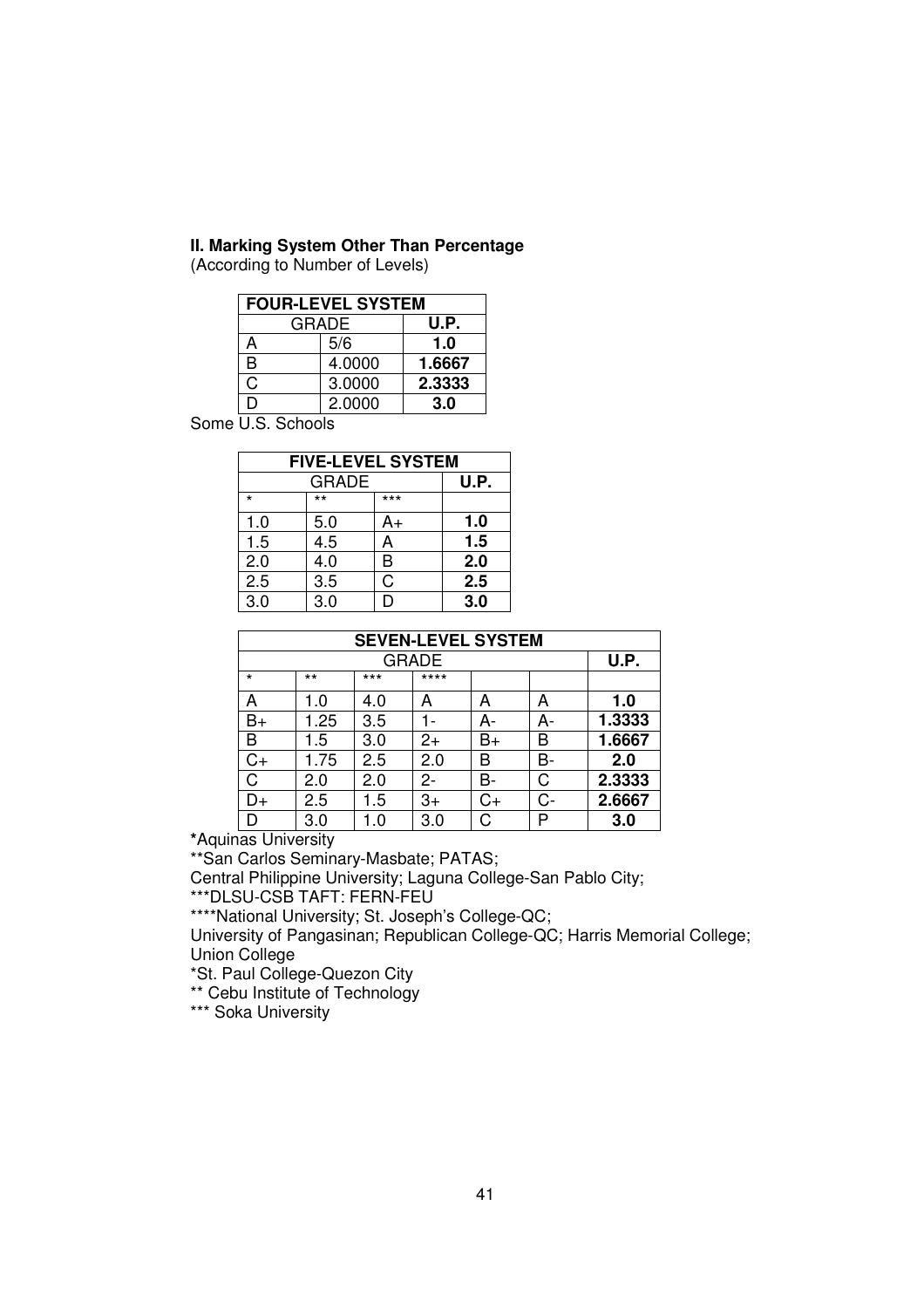| <b>SIX-LEVEL SYSTEM</b> |              |                  |      |  |  |
|-------------------------|--------------|------------------|------|--|--|
|                         | <b>GRADE</b> |                  | U.P. |  |  |
| $\star$                 | $***$        | ***              |      |  |  |
| A                       |              | 4.0              | 1.0  |  |  |
| $B+$                    |              | 3.5              | 1.4  |  |  |
| B                       | R            | 3.0              | 1.8  |  |  |
| C+                      |              | $\overline{2.5}$ | 2.2  |  |  |
| Ć                       |              | 2.0              | 2.6  |  |  |
|                         |              | $\Omega$         | 3.0  |  |  |

**\***Ateneo De Manila

\*\*Xavier University

\*\*\*St. Francis of Assisi-Las Pinas

| <b>EIGHT-LEVEL SYSTEM</b> |              |       |        |  |  |
|---------------------------|--------------|-------|--------|--|--|
|                           | <b>GRADE</b> |       | U.P.   |  |  |
| ÷                         | $***$        | $***$ |        |  |  |
| A                         | А            | A+    | 1.0    |  |  |
| A-                        | А-           | А     | 1.2857 |  |  |
| $B+$                      | B+           | B+    | 1.5714 |  |  |
| B                         | B            | B     | 1.8571 |  |  |
| B-                        | в-           | $C+$  | 2.1428 |  |  |
| $C+$                      | C+           | С     | 2.4286 |  |  |
| C                         | С            | D+    | 2.7143 |  |  |
| D                         |              |       | 3.0    |  |  |

\*St. Joseph College-QC; Ateneo de Naga Saint Louis University

| <b>NINE-LEVEL SYSTEM</b> |                |       |                |  |  |
|--------------------------|----------------|-------|----------------|--|--|
|                          | <b>GRADE</b>   |       | U.P.           |  |  |
| $***$                    | $\star$        | $***$ |                |  |  |
| A+                       | 5              | А     |                |  |  |
| A                        | 4.5            | А-    | 1.25           |  |  |
| A-                       | 4              | B+    | 1.5            |  |  |
| $B+$                     | 3.5            | в     | 1.75           |  |  |
| B                        | 3              | в-    | $\overline{2}$ |  |  |
| B-                       | 2.5            | $C+$  | 2.25           |  |  |
| $C+$                     | $\overline{c}$ | C     | 2.5            |  |  |
| C                        | 1.5            | C-    | 2.75           |  |  |
| $\dot{C}$                |                | C     | 3              |  |  |

\*Miriam College; Col de San Lorenzo

\*\* Mountain View College; National Teachers College Philippine Union College; Rizal Technological College-Pasig

\*\*\* Grace Christian College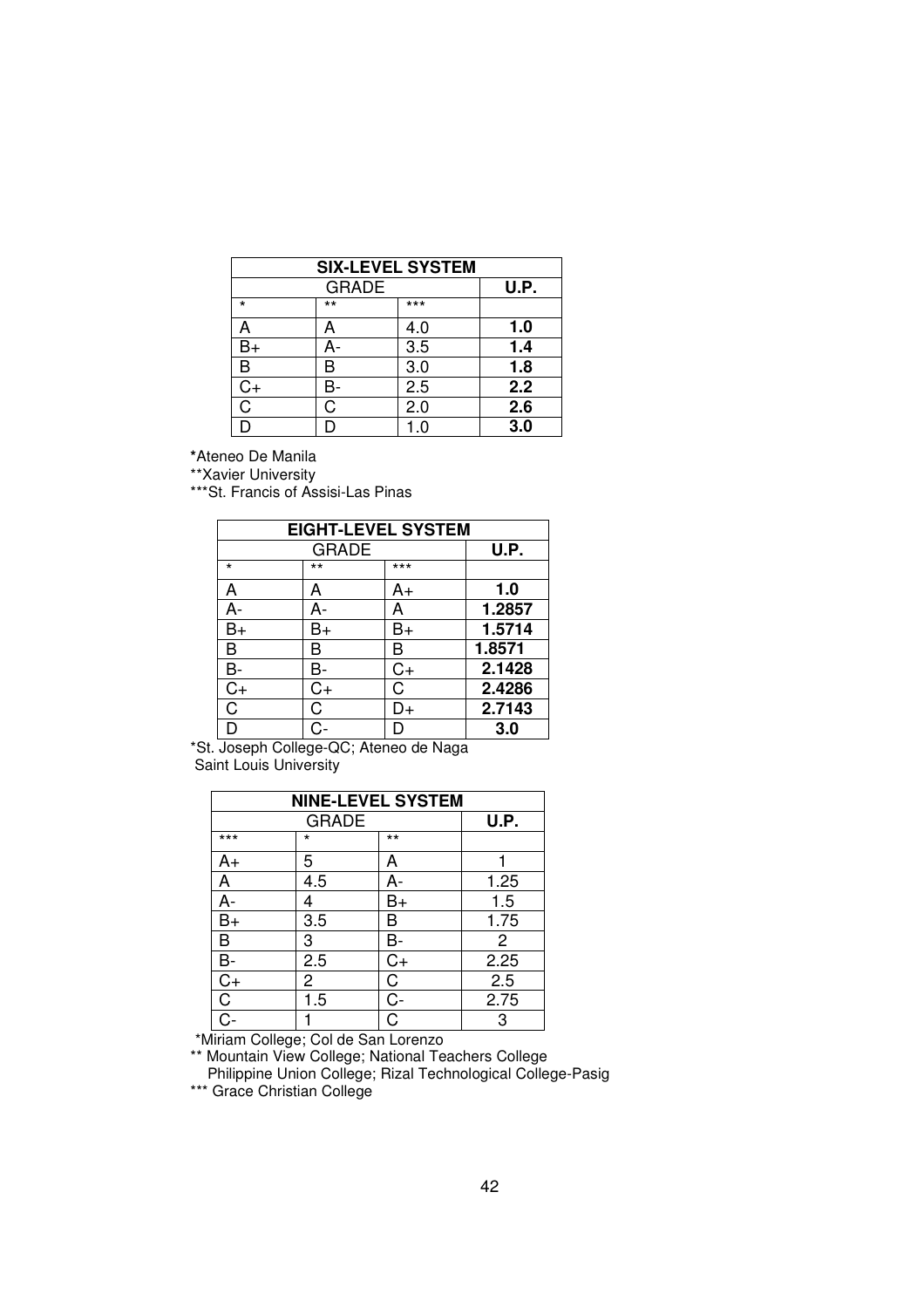|                | <b>TEN-LEVEL SYSTEM</b> |      |        |  |  |  |  |
|----------------|-------------------------|------|--------|--|--|--|--|
|                | <b>GRADE</b>            |      | U.P.   |  |  |  |  |
| $\star$        | $***$                   |      |        |  |  |  |  |
|                | Α                       | A+   |        |  |  |  |  |
| 1.25           | A-                      | A    | 1.2222 |  |  |  |  |
| 1.5            | B+                      | А-   | 1.4444 |  |  |  |  |
| 1.75           | В                       | B+   | 1.6667 |  |  |  |  |
| $\overline{2}$ | B-                      | B    | 1.8889 |  |  |  |  |
| 2.25           | $C+$                    | C    | 2.1111 |  |  |  |  |
| 2.5            | C                       | $C+$ | 2.3333 |  |  |  |  |
| 2.75           | $C -$                   | C    | 2.5555 |  |  |  |  |
| 3              | D+                      | C-   | 2.7778 |  |  |  |  |
| 3.5            | D                       |      |        |  |  |  |  |

\*Arellano University

\*\*Araullo University; St. Scholastica's College

### **Cebu Institute of Technology**

| <b>GRADE</b> | U.P | <b>GRADE</b> | U.P | <b>GRADE</b> | U.P |
|--------------|-----|--------------|-----|--------------|-----|
| 5            |     | 4.3          | 1.7 | 3.6          | 2.4 |
| 4.9          | 1.1 | 4.2          | 1.8 | 3.5          | 2.5 |
| 4.8          | 1.2 | 4.1          | 1.9 | 3.4          | 2.6 |
| 4.7          | 1.3 |              | 2   | 3.3          | 2.7 |
| 4.6          | 1.4 | 3.9          | 2.1 | 3.2          | 2.8 |
| 4.5          | 1.5 | 3.8          | 2.2 | 3.1          | 2.9 |
|              | 1.6 | 3.7          | 2.3 | 3            | 3   |

## **Christ The King College**

| <b>GRADE</b> | U.P  | <b>GRADE</b> | U.P  | <b>GRADE</b> | U.P  |
|--------------|------|--------------|------|--------------|------|
| 95           |      | 86           | 1.72 | 77           | 2.44 |
| 94           | 1.08 | 85           | 1.8  | 76           | 2.52 |
| 93           | 1.16 | 84           | 1.88 | 75           | 2.6  |
| 92           | 1.24 | 83           | 1.96 | 74           | 2.68 |
| 91           | 1.32 | 82           | 2.04 | 73           | 2.76 |
| 90           | 1.4  | 81           | 2.12 | 72           | 2.84 |
| 89           | 1.48 | 80           | 2.2  |              | 2.92 |
| 88           | 1.56 | 79           | 2.28 | 70           | 3    |
| 87           | 1.64 | 78           | 2.36 |              |      |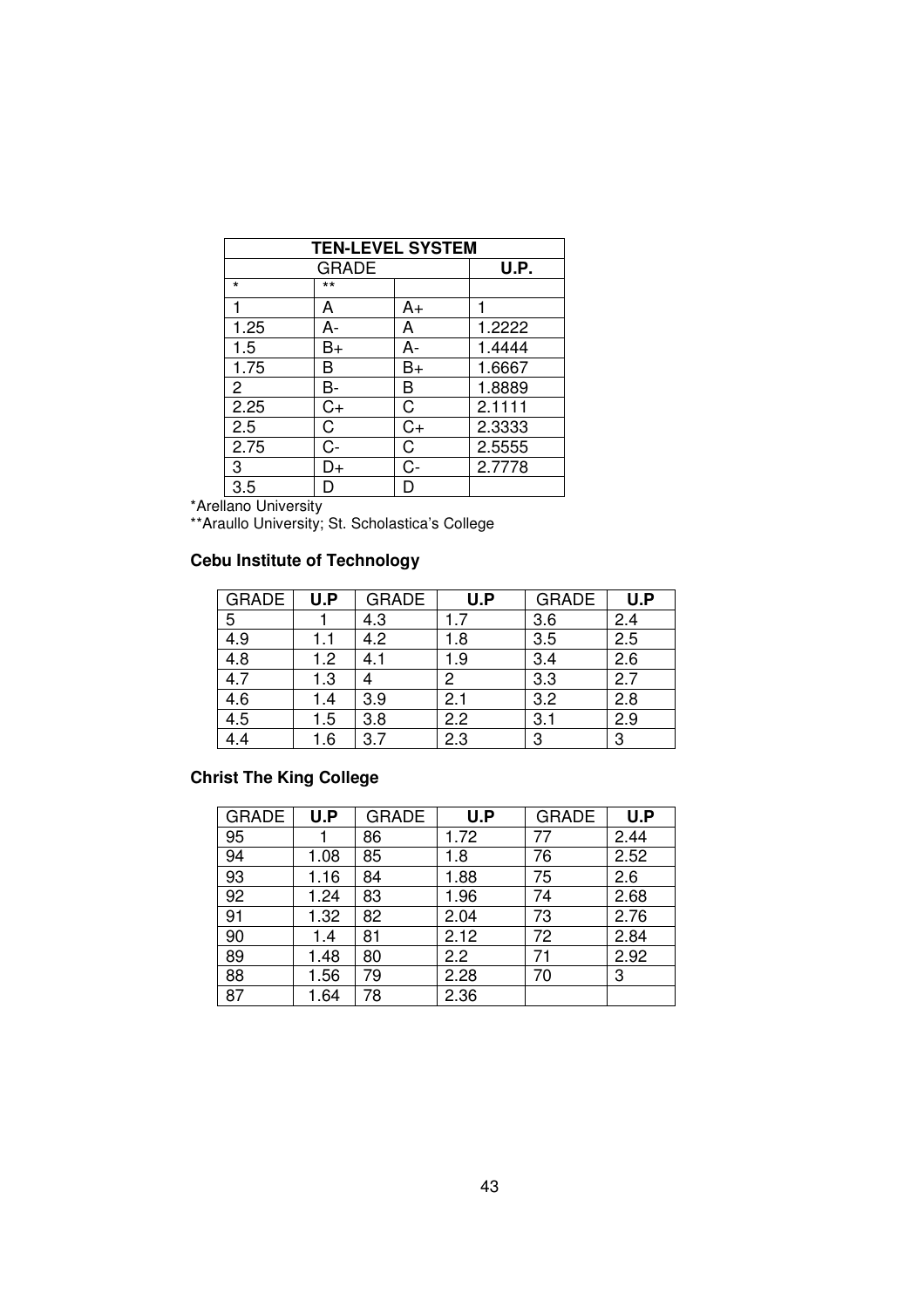| <b>GRADE</b> | U.P   | <b>GRADE</b> | U.P   | <b>GRADE</b> | U.P   |
|--------------|-------|--------------|-------|--------------|-------|
| 4            |       | 2.9          | 1.733 | 1.8          | 2.467 |
| 3.9          | 1.067 | 2.8          | 1.800 | 1.7          | 2.533 |
| 3.8          | 1.133 | 2.7          | 1.867 | 1.6          | 2.600 |
| 3.7          | 1.200 | 2.6          | 1.933 | 1.5          | 2.667 |
| 3.6          | 1.267 | 2.5          | 2.00  | 1.4          | 2.733 |
| 3.5          | 1.333 | 2.4          | 2.067 | 1.3          | 2.800 |
| 3.4          | 1.400 | 2.3          | 2.133 | 1.2          | 2.867 |
| 3.3          | 1.467 | 2.2          | 2.200 | 1.1          | 2.933 |
| 3.2          | 1.533 | 2.1          | 2.267 | 1            | 3.00  |
| 3.1          | 1.600 | 2            | 2.333 |              |       |
| 3            | 1.667 | 1.9          | 2.400 |              |       |

| <b>ELEVEN-LEVEL</b><br><b>SYSTEM</b> |                       |                  |  |  |
|--------------------------------------|-----------------------|------------------|--|--|
| <b>GRADE</b><br>U.P.                 |                       |                  |  |  |
| A                                    | A+                    |                  |  |  |
| A-                                   | A                     | 1.2.             |  |  |
| $\overline{B}$ +                     | A-                    | 1.4              |  |  |
| $\bar{\mathsf{B}}$                   | $B+$                  | 1.6              |  |  |
| B-                                   | B                     | 1.8              |  |  |
| $rac{C}{C}$                          | В-                    | $\overline{2}$   |  |  |
|                                      | $\overline{C+}$       | $\overline{2.2}$ |  |  |
| $\overline{C}$                       | $\overline{\text{C}}$ | 2.4              |  |  |
| D+                                   | $C -$                 | 2.6              |  |  |
| D                                    | D+                    | 2.8              |  |  |
|                                      | D                     | 3                |  |  |

| <b>TWELVE-LEVEL</b><br><b>SYSTEM</b> |                      |        |  |
|--------------------------------------|----------------------|--------|--|
|                                      | <b>GRADE</b><br>U.P. |        |  |
| A+                                   | $1+$                 |        |  |
| A                                    |                      | 1.1818 |  |
| A                                    | $1 -$                | 1.3636 |  |
| $B+$                                 | $2+$                 | 1.5455 |  |
| $\overline{\mathsf{B}}$              | $\overline{2}$       | 1.7273 |  |
| $\bar{\mathsf{B}}$                   | $2-$                 | 1.9091 |  |
| $\overline{C+}$                      | $\overline{3+}$      | 2.0909 |  |
| $\overline{\mathrm{C}}$              | 3                    | 2.2727 |  |
| $\overline{C}$ -                     | $3-$                 | 2.4546 |  |
| D+                                   | $4+$                 | 2.6364 |  |
| D                                    | 4                    | 2.8182 |  |
|                                      | 4-                   | 3      |  |

| <b>THIRTEEN-LEVEL</b><br><b>SYSTEM</b> |       |        |  |
|----------------------------------------|-------|--------|--|
|                                        | GRADE | U.P.   |  |
| 4                                      |       |        |  |
|                                        | 3.75  |        |  |
|                                        | 7     | 1.166  |  |
| 3.5                                    |       | 1.3333 |  |
| 3.25                                   |       | 1.50   |  |
| 3                                      |       | 1.6667 |  |
| 2.75                                   |       | 1.8333 |  |
| 2.5                                    |       | 2      |  |
| 2.25                                   |       | 2.1667 |  |
| $\overline{2}$                         |       | 2.3333 |  |
| 1.75                                   |       | 2.5    |  |
| 1.5                                    |       | 2.6667 |  |
| 1.25                                   |       | 2.8333 |  |
|                                        |       | З      |  |

DLSU- Dasmarinas Emilio Aguinaldo College

**PASSING GRADE 3.5**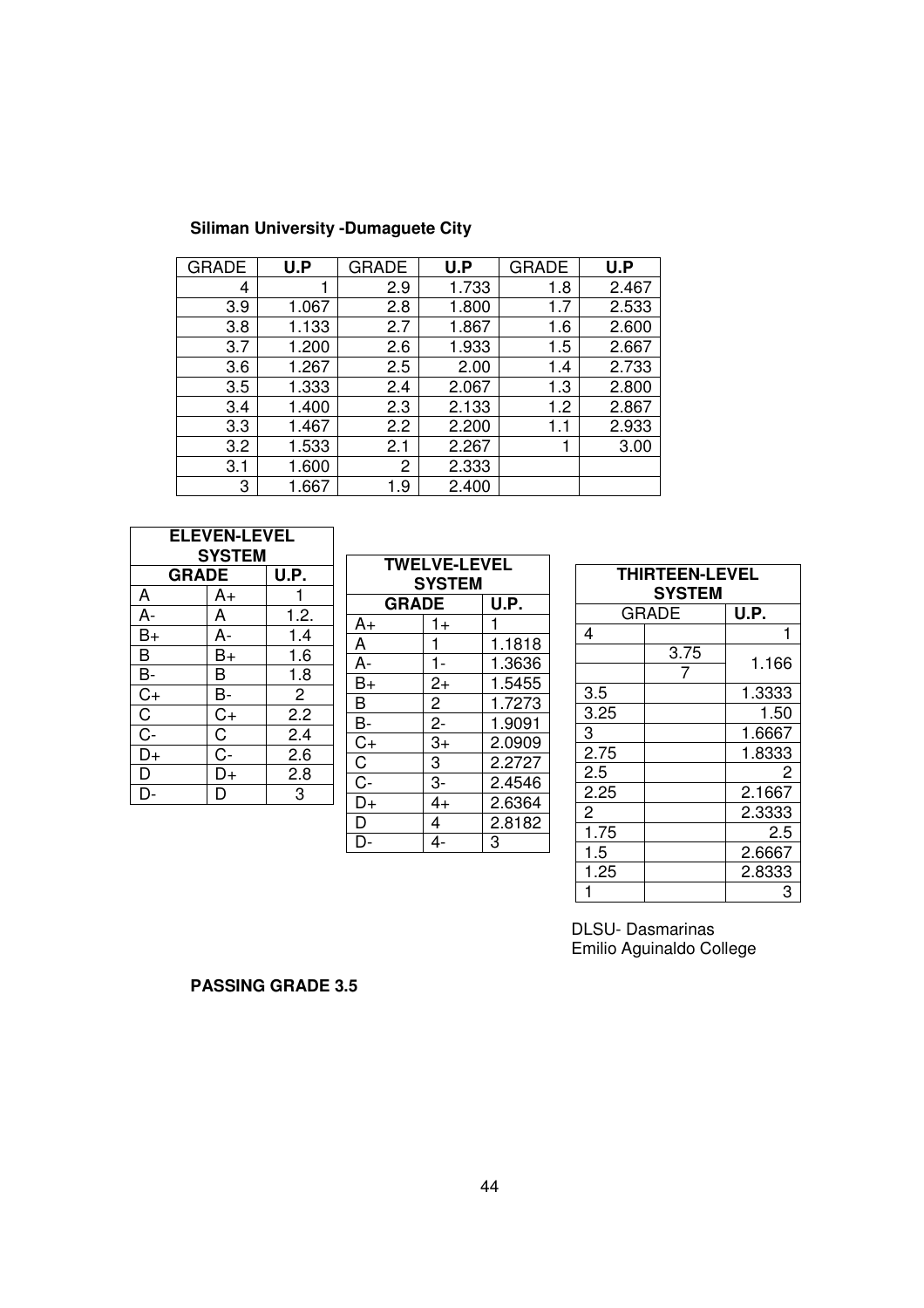| <b>GRADE</b> | U.P. | <b>GRADE</b> | U.P. |
|--------------|------|--------------|------|
|              |      | 2.3          | 2.04 |
| 1.1          | 1.08 | 2.4          | 2.12 |
| 1.2          | 1.16 | 2.5          | 2.2  |
| 1.3          | 1.24 | 2.6          | 2.28 |
| 1.4          | 1.32 | 2.7          | 2.36 |
| 1.5          | 1.40 | 2.8          | 2.36 |
| 1.6          | 1.48 | 2.9          | 2.44 |
| 1.7          | 1.56 | 3            | 2.52 |
| 1.8          | 1.64 | 3.1          | 2.6  |
| 1.9          | 1.72 | 3.2          | 2.68 |
| 2            | 1.80 | 3.3          | 2.76 |
| 2.1          | 1.88 | 3.4          | 2.84 |
| 2.2          | 1.96 | 3.5          | 3    |

La Salle- Bacolod; Col San Jose Rec; Ateneo De Davao; University of Mindanao; Jose Rizal College; Seminary Mayor Rec Assumption College-Makati; Republic Central Colleges

| <b>FOR</b><br><b>NUMERICAL</b>              | <b>Example</b>    | FOR<br><b>PERCENTAGE</b> | <b>Example</b>        |
|---------------------------------------------|-------------------|--------------------------|-----------------------|
| <b>AND</b><br><b>LETTER</b><br><b>GRADE</b> | <b>Ateneo</b>     | l GRADE                  |                       |
| UP HG - LG                                  | $3-1=2$<br>$=0.4$ | UP HG - LG               | $3-1 = 2$<br>$=.0910$ |
| OS HG-LG                                    | $6 - 1 = 5$       | OS HG-LG                 | $97-75 = 22$          |

Legend: OS- Other School, HG – Highest Grade, LG – Lowest Grade

| <b>OF</b><br>#<br><b>LEVELS</b> | <b>ATENEO</b><br><b>GRADE</b> | U.P.<br>Equivalent | 97-100 | 1      |
|---------------------------------|-------------------------------|--------------------|--------|--------|
| 1                               | A                             | 1                  | 96     | 1.0910 |
| $\overline{2}$                  | $B+$                          | 1.4                | 95     | 1.1819 |
| 3                               | B                             | 1.8                | 94     | 1.2728 |
| $\overline{\mathbf{4}}$         | $C+$                          | 2.2                | 93     | 1.3637 |
| 5                               | C                             | 2.6                | 92     | 1.4546 |
| 6                               | D                             | 3                  | 91     | 1.5455 |
|                                 |                               |                    | 90     | 1.6364 |
|                                 |                               |                    | 89     | 1.7273 |